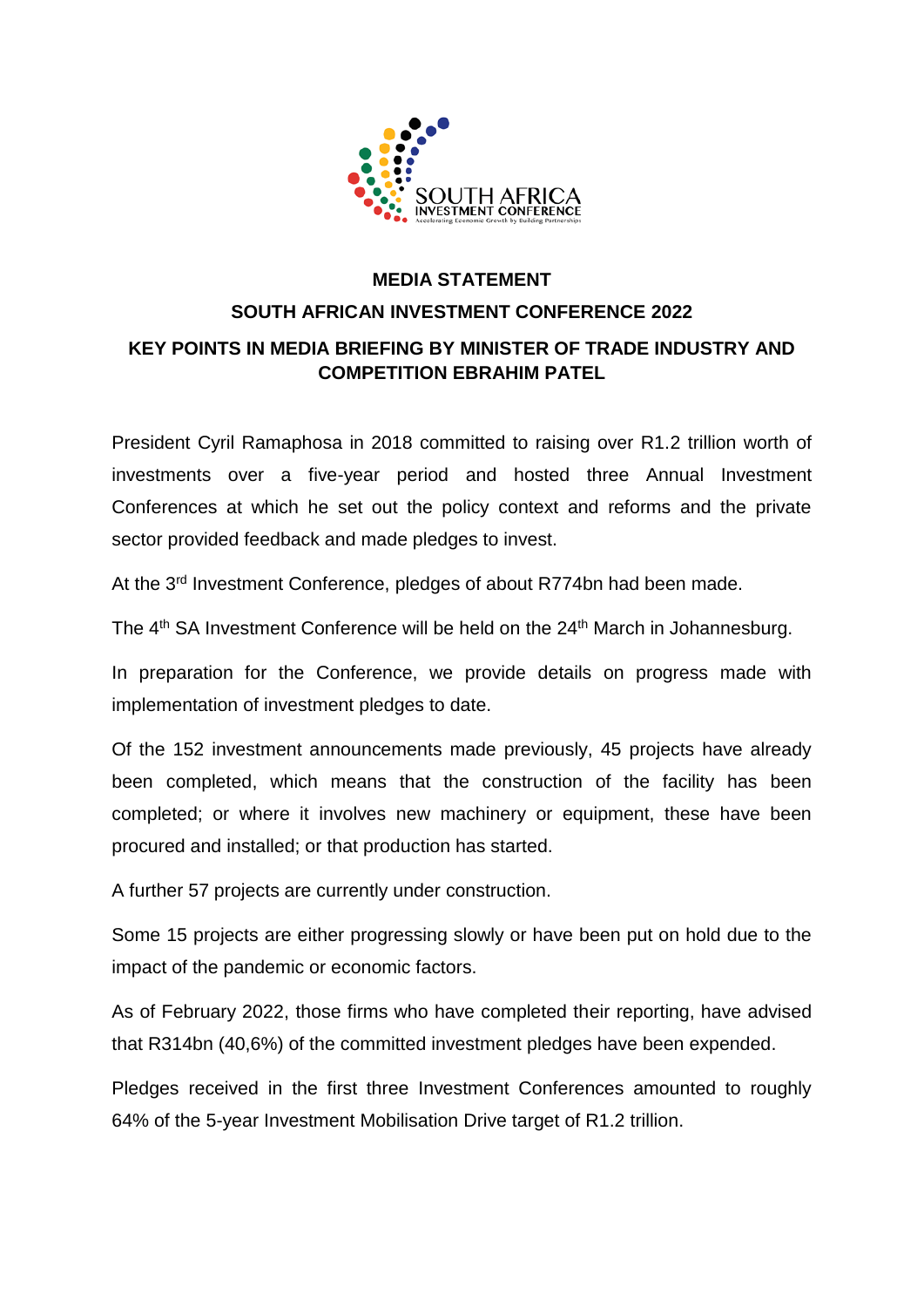To illustrate a few of the projects that were announced previously and are now completed:

### **Aspen**

The company made a pledge of R3.4 billion at the 2018 investment conference that has now been fully executed and has provided Africa with much its first vaccine manufacturing capability (for the J&J vaccine) with an estimated 160 million doses that have been produced in South Africa.

The company has also built Africa's first anaesthetic production facility, producing propofol under the brand name Diprivan, for the domestic market and exports.

#### **Mercedes Benz**

The company pledged R10 billion during the 2018 investment conference. An additional R3 billion was added to this total amount subsequently when the scope of the investment project was widened.

This investment resulted in the local production of the new C-Class sedan from June 2021. The new C-class will be produced in three locations globally: Buffalo City in South Africa, Bremen in Germany and Beijing in China.

The C-class vehicle made in South Africa will be exported to over 100 countries.

WE have been advised that the investment will add approximately 597 new direct jobs with a further 2 000 in the value chain.

## **V M Automotive**

In 2019, VM Automotive announced, R 426 million in a component plant in East London. VM Automotive, a 100% black owned company that will form part of the suppliers into the C-class Mercedes.

## **Toyota**

At the 2019, Investment Conference, Toyota South Africa announced a R2.43 billion investment (subsequently increased) to produce a new generation model, that will also have a hybrid vehicle variant. The Corolla Cross is the first generation of commercial-scale hybrid electric vehicle to come off the South African Assembly line on the 26<sup>th</sup> October 2021. The Cross will be exported to more than 40 countries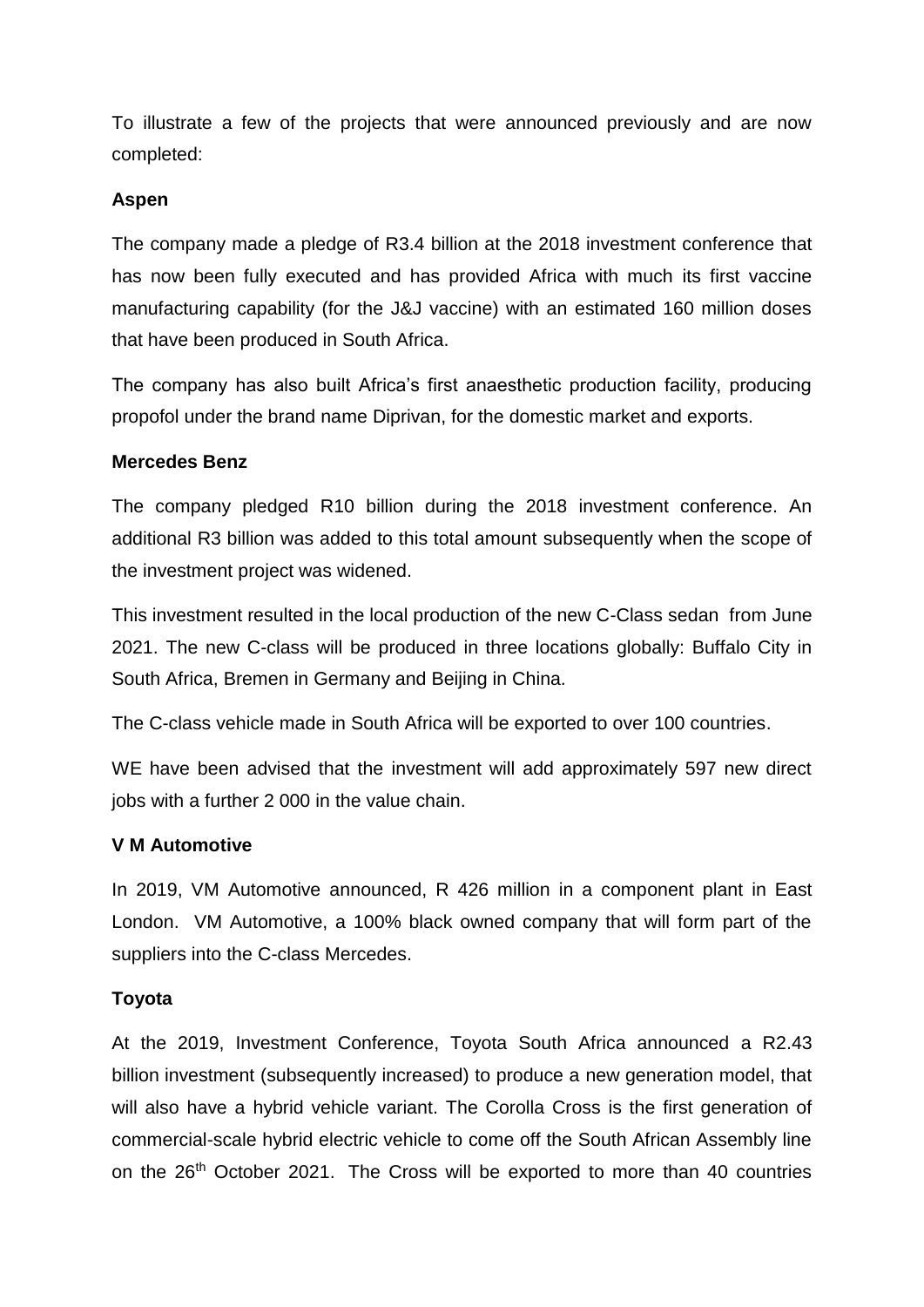across Africa. South Africa is one of six global locations for the production of the Corolla Cross. The other locations are: Thailand, Taiwan, Brazil, Japan, North America and China. More than 600 parts in the new vehicle will be produced locally.

#### **P&G**

In 2018, P&G made an announcement of R300 million to expand their facility in Kempton Park to introduce two additional plant lines. The new facility has been in production since late 2019 and created 90 jobs. The products are exported into the neighbouring SADC countries.

P&G made a further investment pledge of R250 million at 2020 at the investment conference to expand their manufacturing facility and the warehouse.

## **In2Foods**

In 2018 In2Foods announced an investment of R241 million. Located in the ORT SEZ the In2Foods has built a state of the art 22700 m2 fresh food facility which is described as the largest in the southern hemisphere and the second largest CO2 refrigeration facility in the world, and created 600 jobs. The new facility will producing 2000 litres of soup and 10 000 pan cakes per hour. In2Foods will increase the exports of fresh products from OR Tambo International and is a largest supplier to Woolworths for fresh and prepared foods.

## **Dr Oetker**

In 2020, German company Dr Oetker announced R 200 million investment in a new food manufacturing plant in Selby Johannesburg. The new plant has been completed, creating 80 new jobs expanding capacity at Dr Oetker for frozen pizzas and ready made meals supplying to the major retail chains.

#### **Bidvest**

In 2018 announced a R1billion investment in a LPG storage facility in Richards Bay. The 22 600 ton LPG storage facility has been commissioned and is the region's largest import terminal.